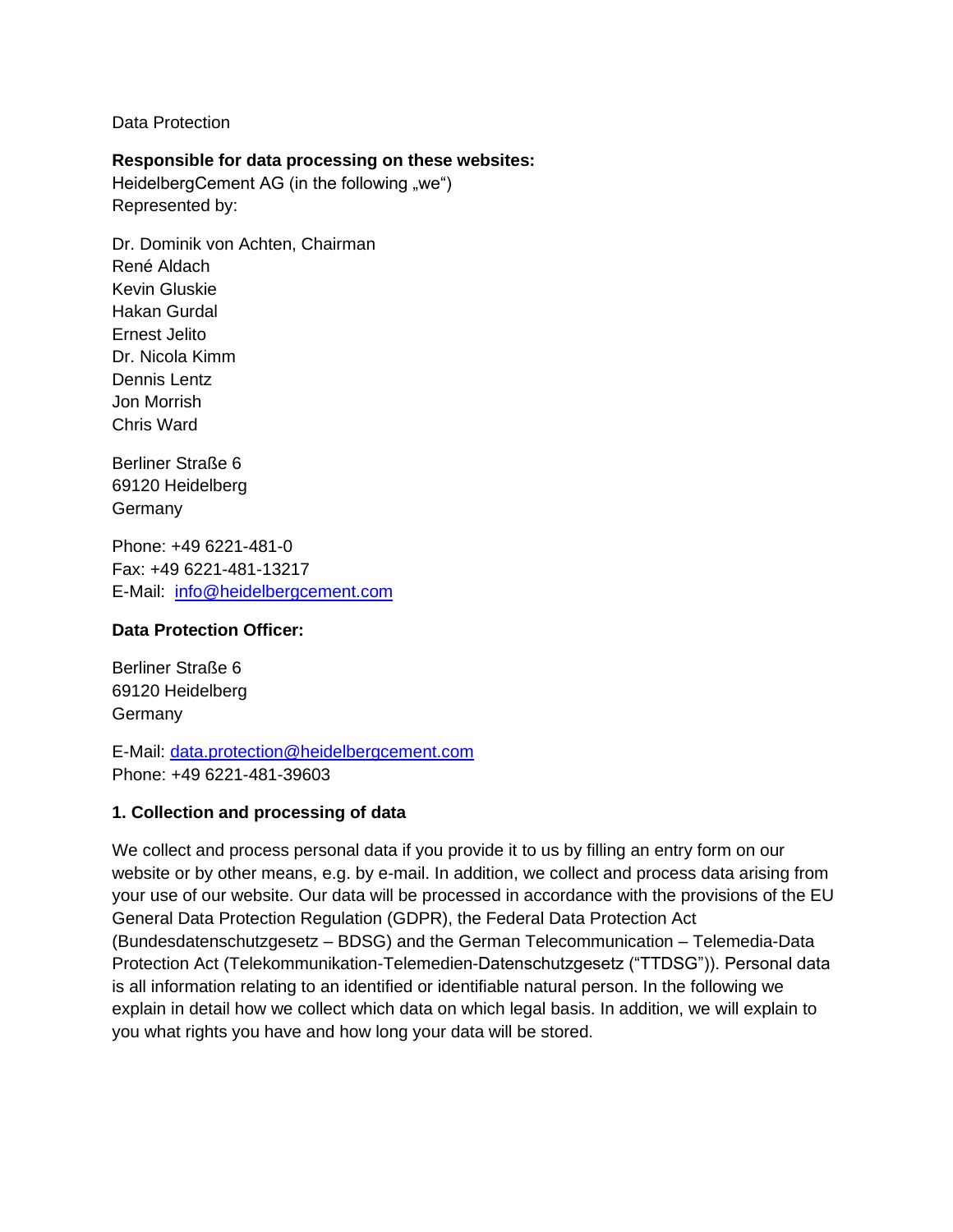# **2. Processing of Data via Cookies and Logfiles**

Our website only uses consent-free session cookies or comparable technologies from our streaming service provider that are necessary for the provision of the streaming service. Legal basis for this data processing is Art. 6 para. 1 sent 1 b) GDPR in conjunction with § 25 para. 2 No. 2 TTDSG.

In accordance with Art. 6 para. 1 sent. 1 b) and Art. 6 para. 1 sent. 1 f) GDPR, our website also uses so-called log files, in which access data are stored each time a page is accessed. The data record saved contains the following details:

- Your IP address, the date, the time, to which the file was accessed, the status, the request made by your browser to the server, the amount of data transmitted and the webpage from which you accessed the requested page (referrer) as well as
- The product and version information of the browser used, your operating system and your country of origin.

The log data are routinely deleted after 14 days. In other words, all data contained therein is irretrievably deleted. The usage of the log-files and its temporary storage is used to ensure a proper technical performance of the websites and to protect our websites against attacks and misuse. We do not use the log data for any other purposes.

## **3. Processing of personal data by contacting us**

If you provide us with personal data by contacting us, e.g. by email, we process your data in accordance with Art. 6 para.1 sent. 1 b) GDPR for the for the purpose of fulfilling the contract or for the implementation of pre-contractual measures which take place on your request or in accordance with Art. 6 para. 1 sent. 1 f) GDPR on the basis of our legitimate interest in answering your request. We process your data only for the purpose of processing your specific request. This may also include forwarding to an affiliated company if this is necessary to respond to your request. We do not use your data beyond theses purposes.

## **4. Categories of recipients of personal data; data transfer to a third country**

Service providers and auxiliary agents used by us in connection with the website, e.g. host providers, agencies and IT service providers may have access to your personal data. If these service providers and auxiliary agents process data on our behalf, they only act in accordance with our instructions and are contractually bound by us accordingly. We only use European service providers. A data transfer to third countries does not take place.

## **5. Your rights**

According to Art. 15 GDPR you have the right to receive information free of charge upon request about the personal data that has been stored about you. You also have the right to have incorrect data corrected and your personal data disabled and deleted in accordance with Art. 16, 17 and 18 GDPR.